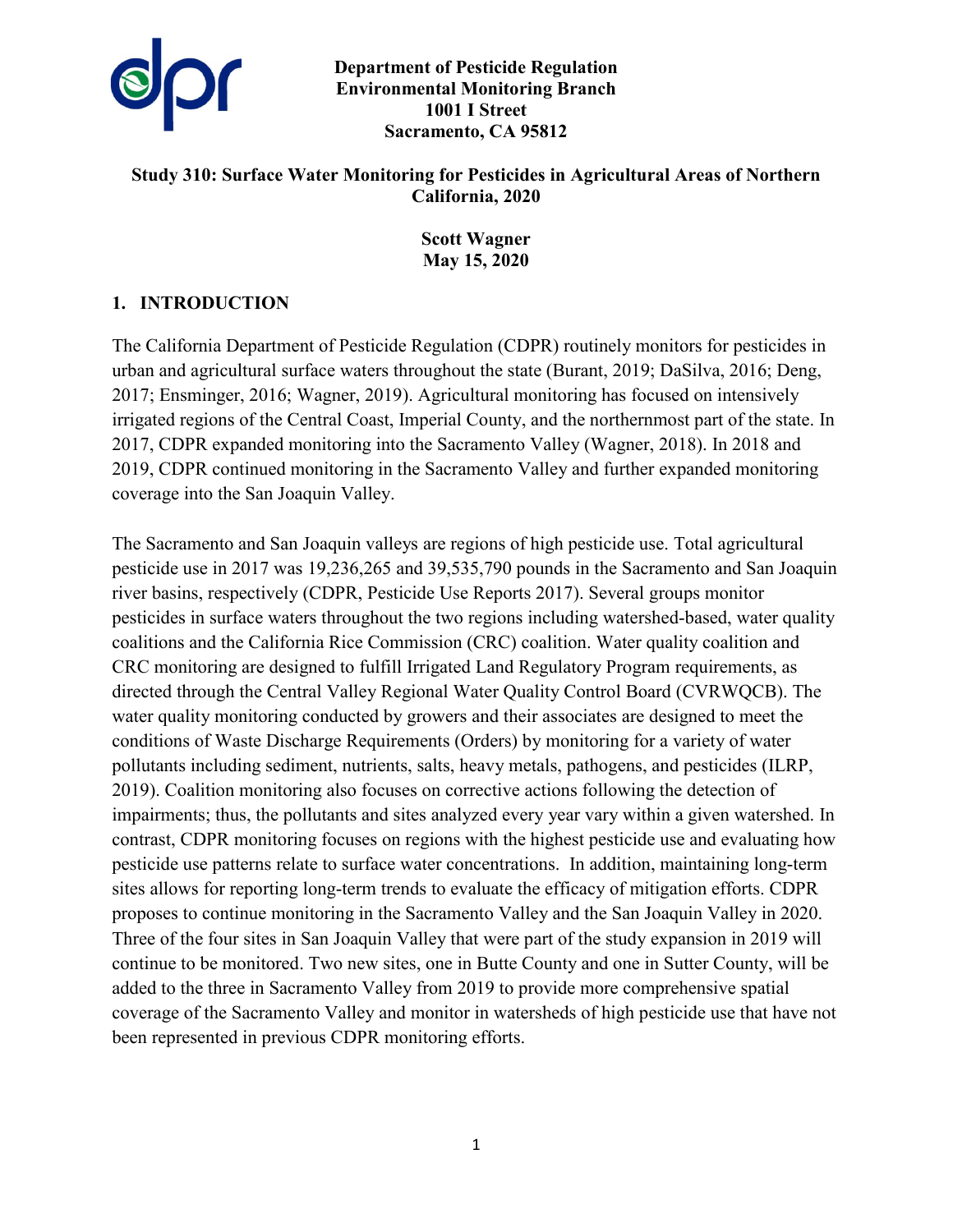Monitoring sites were selected using a variety of factors including regional pesticide use, regional crop type, irrigation, accessibility, and likelihood of year-round water flow. Field visits were conducted to select final sites. See section 4.1 below for more details about the site selection process.

# **2. OBJECTIVES**

The objectives of the study are to:

- 1) Determine the presence and concentrations of selected pesticides in surface waters and sediments of selected monitoring regions;
- 2) Evaluate potential impacts on aquatic life by comparing concentrations with the U.S. EPA aquatic life benchmarks;
- 3) Determine the toxicity of water samples using toxicity tests conducted with the amphipod *Hyalella azteca* or the midge *Chironomus*;
- 4) Analyze spatial correlations between observed pesticide concentrations/detection frequencies and region-specific pesticide uses;
- 5) Assess trends in pesticide concentrations; and
- 6) Evaluate monitoring locations' suitability to serve as long-term monitoring sites.

# **3. PERSONNEL**

The study will be conducted by SWPP staff under the general direction of Jennifer Teerlink, Ph.D., Senior Environmental Scientist (Supervisor). Key personnel are listed below:

- Project Leader: Scott Wagner
- Field Coordinator: Xin Deng, Ph.D.
- Reviewing Scientist: Robert Budd, Ph.D.
- Statistician: Dan Wang, Ph.D.
- Laboratory Liaison: Sue Peoples
- Analytical Chemistry, water: Center for Analytical Chemistry, California Department of Food and Agriculture (CDFA)

Please direct questions regarding this study to Scott Wagner, Environmental Scientist, at 916- 324-4087 or [Scott.Wagner@cdpr.ca.gov.](mailto:Scott.Wagner@cdpr.ca.gov)

# **4. STUDY PLAN**

### **4.1. Selection of monitoring sites**

In the high pesticide use watersheds of the Sacramento and San Joaquin valleys, candidate watersheds for monitoring were identified using the watershed prioritization method within the Surface Water Monitoring Prioritization (SWMP) model (Luo et al., 2017). The model utilizes pesticide use data in conjunction with pesticide specific fate and transport characteristics to identify key locations. However, CDPR staff used additional resources to consider other factors such as regional hydrography, seasonal flows, and crop irrigation type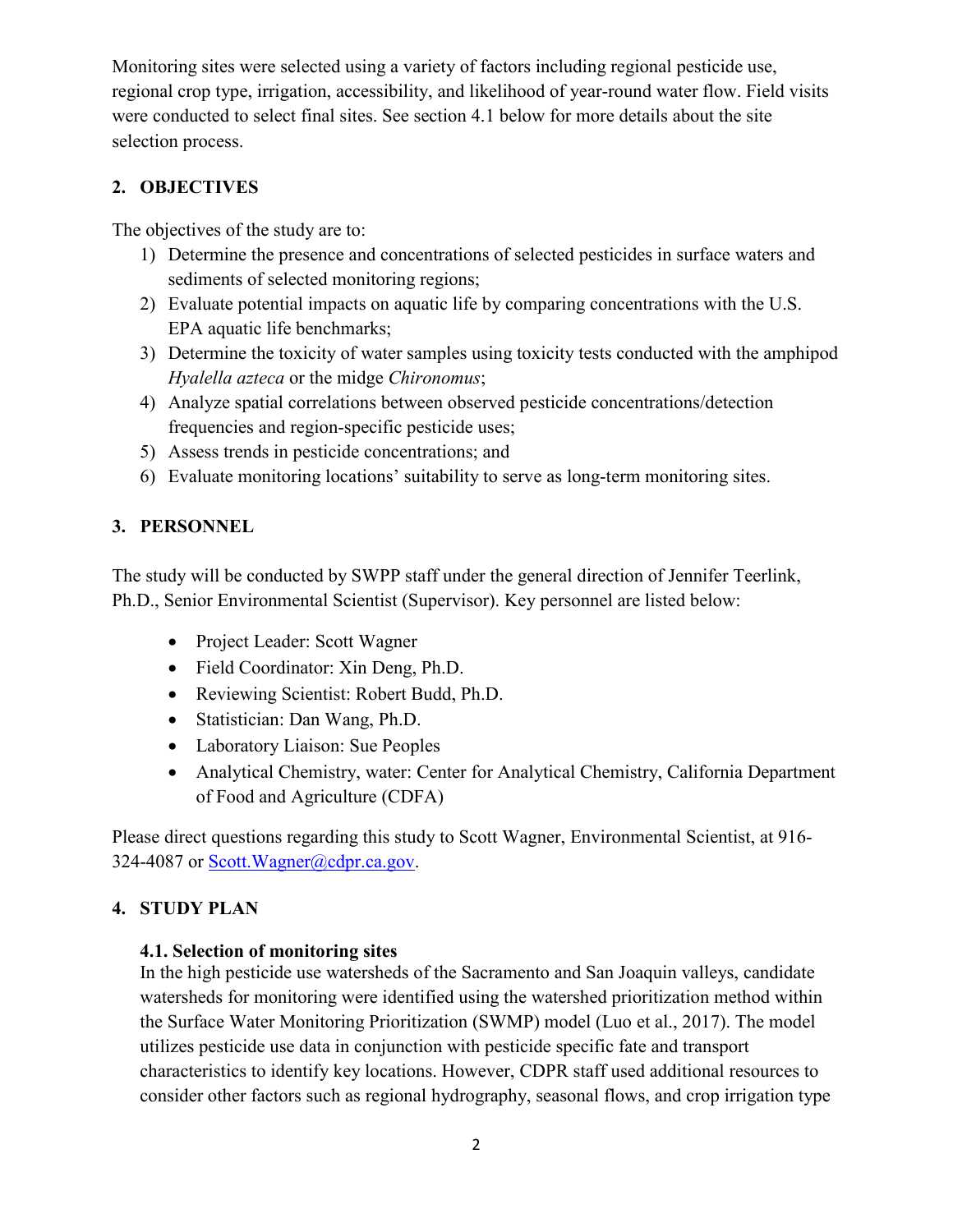that are not considered by the model. A list of candidate monitoring sites within watersheds of high pesticide use was created by identifying sites with historical pesticide detections from water quality coalition monitoring; CDPR scientists confirmed that sites could still be accessed by CDPR sampling crews. Further, the historical and projected monitoring frequencies of these sites were assessed to determine whether long-term sampling data from these sites would be beneficial to CDPR. CDPR staff visited each of these coalition sites and assessed them based on probability of year-round flow, accessibility for CDPR sampling crews, and source of agricultural inputs. For each selected site, specific pesticides were then identified for monitoring within its watershed using the pesticide prioritization method within the SWMP model (Luo et al., 2013, 2015). The San Joaquin Valley sites are collocated with either the East San Joaquin Water Quality Coalition or the Westside San Joaquin River Watershed Coalition monitoring program monitoring stations.

In 2020, a total of seven sites will be monitored in Butte, Colusa, Merced, Stanislaus, Sutter and Yolo counties (Figures 1 and 2; Table 1). Selected sites include a combination of tributaries, drainage canals, and mainstem waterways. The three sites in San Joaquin Valley were included in 2019 monitoring; the sites in Colusa and Yolo County were included in 2017–2019 monitoring while the sites in Butte and Sutter County are new additions.

### **4.2. Selection of pesticides**

Results from CDPR's SWMP model were used as a guide in selecting pesticides for monitoring (Luo et al., 2013, 2015). A range of pesticide classes was identified by the model for each watershed and for all watersheds combined. Results from individual watershed prioritizations did not vary significantly from the combined prioritization results. Thus, the prioritized lists for each watershed were combined into one list (Table 2). As a result, selected sites in each region will be monitored for the same suite of pesticides (Tables 3 and 4).

Active ingredients for the selected watersheds were chosen based on the following criteria:

- 1. Pesticides with a final ranking score  $\geq$ 9 are of high priority and were considered for monitoring. Those with a final score <9 are considered low priority due to low use score (use score <2) and/or low toxicity (toxicity score <3). Pesticides with a use score  $\geq$ 2 were also considered for monitoring.
- 2. Low priority pesticides are not included in the final monitoring list (Table 3) but may be monitored as part of a larger analytical screen. Historical monitoring data and/or current availability of analytical methods at the CDFA lab were additional factors to help arrive at a final list for monitoring.

### **4.3. Sediment Sampling.**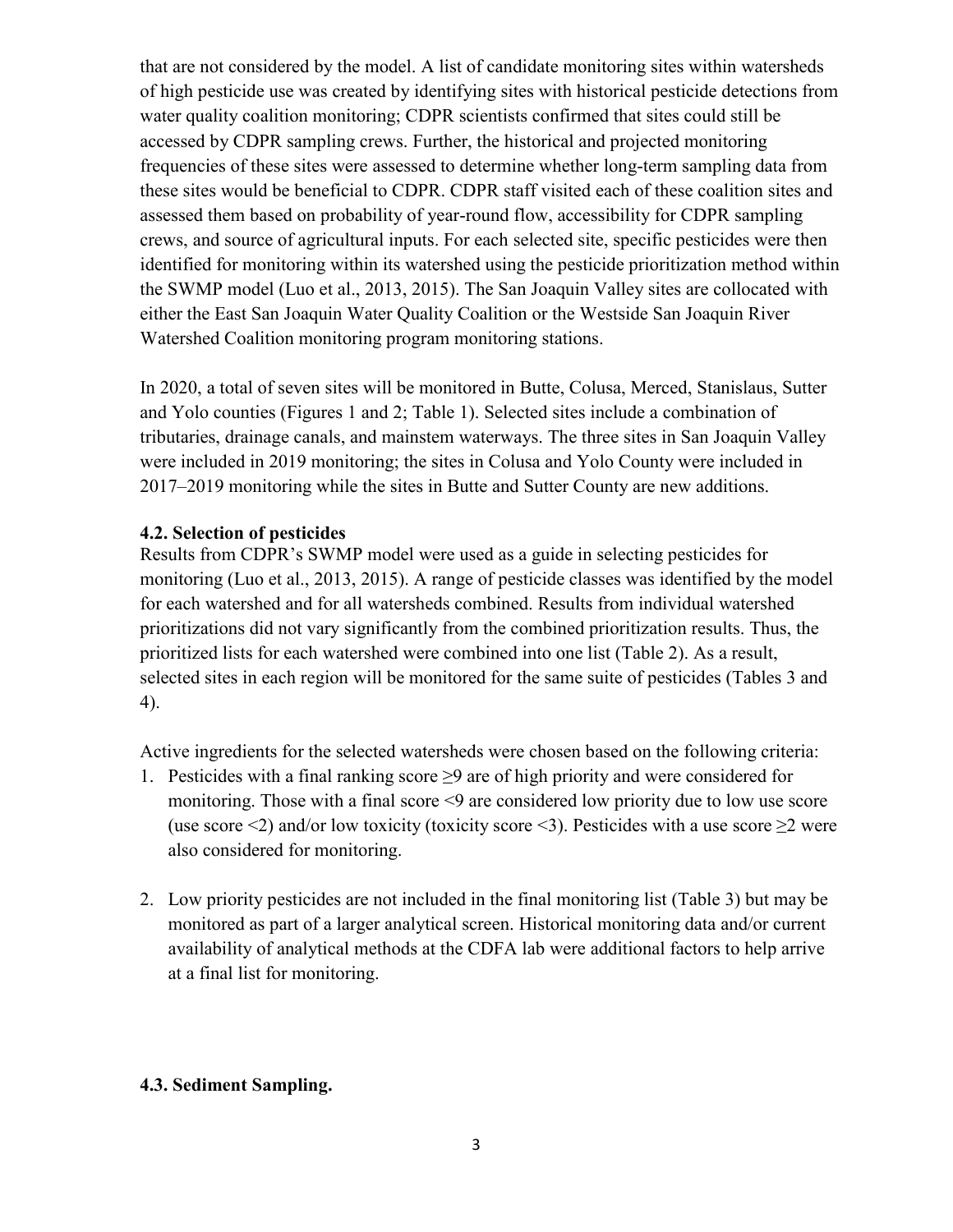Sediment samples will be collected at four sites (three in the San Joaquin Valley and one in the Sacramento Valley) in July. Sediment from creeks and riverbeds will be collected according to the protocol detailed in Mamola, 2005. Sediment samples will be analyzed for a suite of pyrethroid insecticides at the CDFA lab (Table 4).

## **4.4. Toxicity.**

Water samples will be collected from a subset of sites and sent to the University of California, Davis, Aquatic Health Program Laboratory, to be tested for 96-hours for mortality/survival of the amphipod *Hyalella azteca* and the midge *Chironomus dilutus*  (SWAMP, 2018). There will be three toxicity sampling events at each site, one in June, one in September, and one during a storm event (Table 5).

## **4.5. Sampling schedule**

There will be six surface water sampling events at the five Sacramento Valley sites from May through September and four sampling events at the three San Joaquin Valley sites monthly from June through September. The monitoring period was selected to coincide with the peak growing and pesticide application period. There will be an additional sampling event after September at the three San Joaquin Valley sites intended to collect storm water runoff. This storm water sampling event will occur during the first significant rain event during or after September. Sampling during the first storm event will be up to the discretion of the project leader; if the predicted amount of precipitation is too low to likely generate runoff, sampling will not occur. Storm water samples will be analyzed using the LC (full), dinitroaniline, and pyrethroid screens (Table 5). At each site, surface water grab samples will be collected into 1-liter amber glass bottles. Samples will be transported on ice and stored in a refrigerator (4°C) until analyzed. CDPR staff will transport samples following procedures outlined in CDPR SOP QAQC004.01 (Jones, 1999). A chain-of-custody record will be completed for each sample.

# **4.6. Protocol Revisions**

The 2020 protocol incorporates some changes from 2019 monitoring based on field staff experience and feedback from stakeholders (Appendix 1). Below, we elaborate on some of those changes and explain the reasoning behind revising the protocol.

- 1. *New sites will be monitored in the Sacramento Valley*: Two new sites will be monitored this year in the Sacramento Valley. These sites will allow CDPR to expand monitoring into regions of high pesticide use that have not recently been monitored by SWPP studies.
- 2. *One site in the San Joaquin Valley will no longer be monitored*: Cottonwood Creek will no longer be monitored. Pesticide concentrations and detection frequencies at these sites were lower in 2017 and 2018 compared to the three sites in the Sacramento Valley that will continue to be monitored. The current sampling plan will cover the region represented by Cottonwood Creek.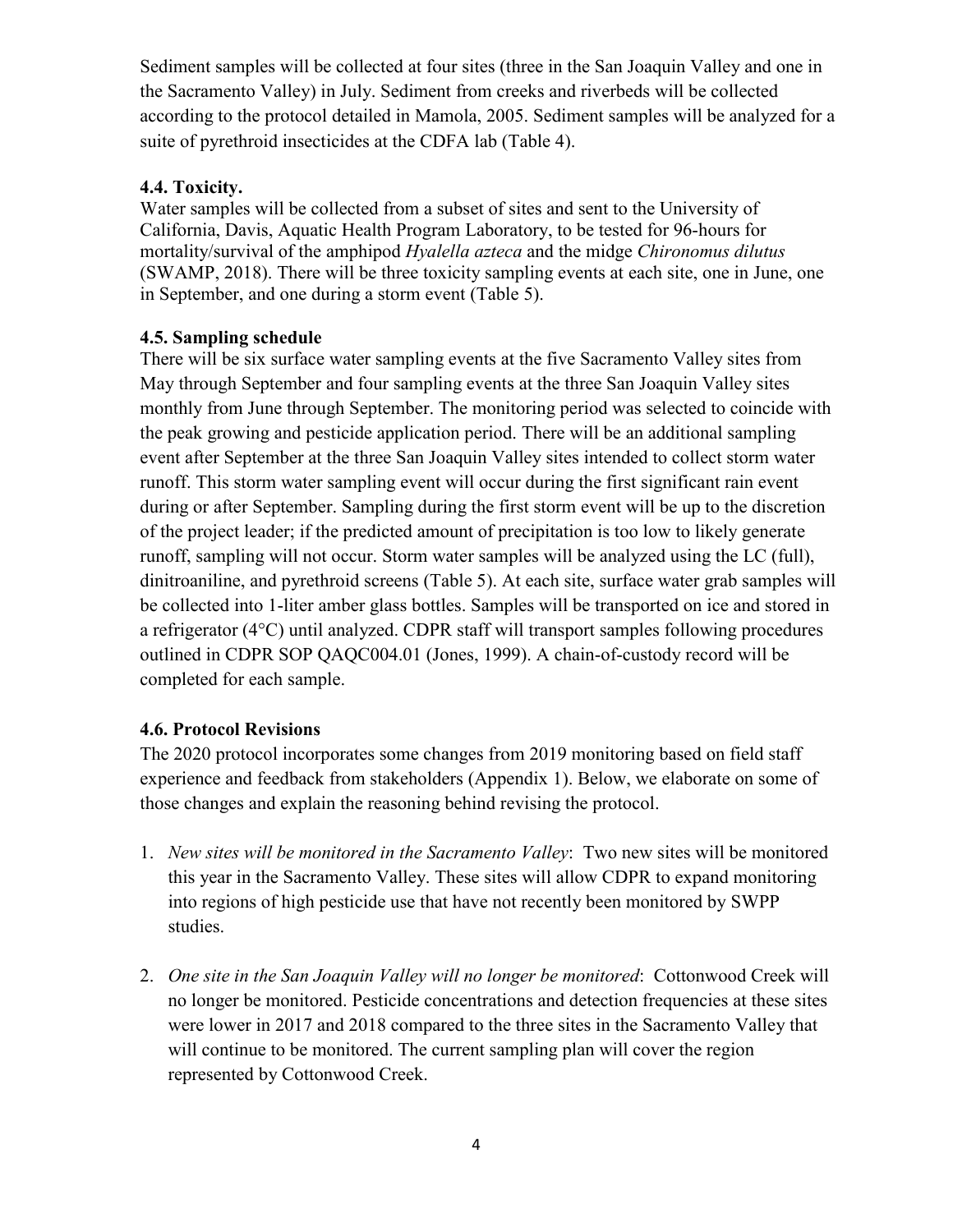3. *Add a storm water monitoring event*: We propose to collect samples from the three San Joaquin Valley sites during the first storm event of water year (WY20-21). CDPR sampling crews will learn from these initial storm water monitoring events to better understand the relationship between runoff from agriculture fields and predicted precipitation amounts. The first flush rain event of the season in California has the potential to carry pesticides that have accumulated on land over the dry season into surface waters. One storm runoff event was sampled in March 2020 under the 2019 monitoring protocol.

#### **5. LABORATORY ANALYSES**

#### **5.1. Chemical Analysis**

The Center for Analytical Chemistry, at the California Department of Food and Agriculture (CDFA) will conduct the chemical analyses for this study. The lab will utilize four pesticide screens, which includes 60 chemical compounds in surface water and 7 compounds in sediment (Table 3). The multi-residue liquid chromatography tandem mass spectrometry (LC-MS/MS) method used by the CDFA analytical laboratory has the ability to analyze for a variety of compounds from different pesticide classes (Table 3). The method detection limit and reporting limit for each analyte are listed as well (Table 3). Laboratory QA/QC will follow CDPR guidelines provided in the Standard Operating Procedure QAQC001.01 (Peoples, 2019). Extractions will include laboratory blanks and matrix spikes. The analytical methods, method detection limits, reporting limits, QA/QC results and detected compounds will be reported by the lab for each sample set.

#### **5.2. Organic Carbon and Suspended Solid Analyses**

All water and sediment samples will be analyzed for total organic carbon (TOC) and dissolved organic carbon (DOC) by CDPR staff using a TOC-V CSH/CNS analyzer (Shimadzu Corporation, Kyoto, Japan) (Ensminger, 2013a; Goodell, 2016). Water samples will also be analyzed for suspended sediment (Ensminger, 2013b). Lab blanks and calibration standards will be ran before every sample set to ensure high quality of the data.

#### **6. DATA ANALYSIS**

Data from this study will be stored in a Microsoft Office Access database that holds all field measurements and lab data. Ultimately, the data will be uploaded to CDPR's publicly-available Surface Water Database (SURF). Pesticide concentrations will be evaluated against aquatic life toxicity benchmarks, water quality limits and/or other toxicity thresholds (US EPA, 2018; CCVRWQCB, 2012). Patterns and trends in detections may be identified as data from multiple years of monitoring accumulate in the database.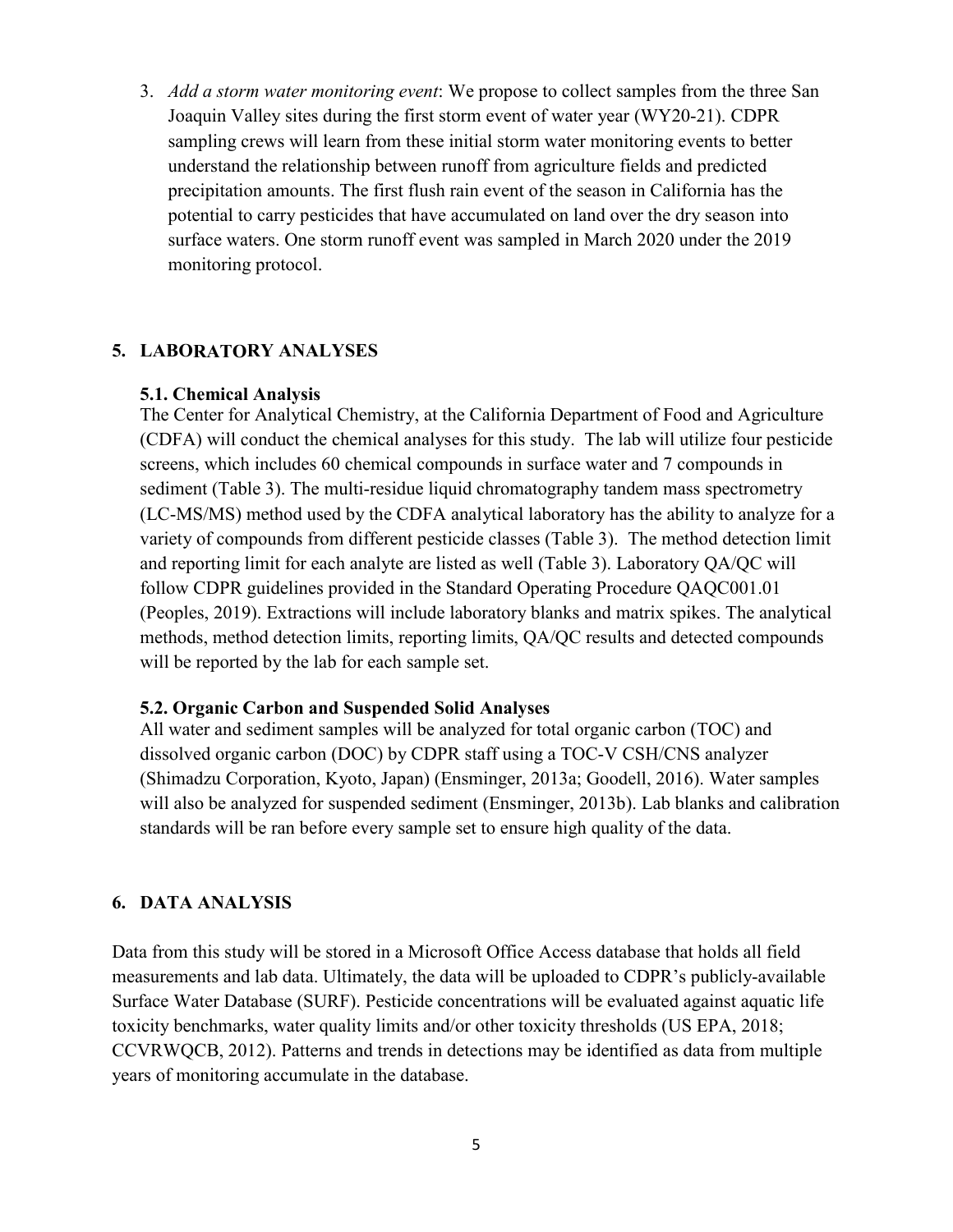# **7. TIMETABLE**

Field Sampling: May 2020 – November 2020 (Table 5) Chemical Analysis: May 2020 – December 2020 Summary Report: March 2021 SURF Data Upload: April 2021

# **8. LABORATORY BUDGET**

The expected cost for chemical analysis of samples through the CDFA lab is \$131,500 (Table 6). This estimate includes laboratory QC samples.

# **9. REFERENCES**

Burant, Aniela. 2019. Study 320: Ambient Surface Water and Mitigation Monitoring in Urban Areas in Southern California during Fiscal Year 2019–2020. Environmental Monitoring Branch. Department of Pesticide Regulation. Sacramento, CA. [https://www.cdpr.ca.gov/docs/emon/pubs/protocol/study320\\_sampling\\_plan\\_fy\\_19\\_20.pdf](https://www.cdpr.ca.gov/docs/emon/pubs/protocol/study320_sampling_plan_fy_19_20.pdf)

California Department of Pesticide Regulation (CDPR). 2017. Pesticide Use Reports (PUR). (accessed May 8, 2020).<http://purwebgis.ucdavis.edu/PURwebGIS.html>

California Rice Commission. 2016. Waste Discharge Requirements for Sacramento Valley Rice Growers 2015 Annual Monitoring Report. March 2016. Prepared by: CH2M Hill. [http://www.waterboards.ca.gov/centralvalley/water\\_issues/irrigated\\_lands/water\\_quality/coalitio](http://www.waterboards.ca.gov/centralvalley/water_issues/irrigated_lands/water_quality/coalitions/california_rice_commission/surface_water/monit_rpts_rvws/rice_2015_amr.pdf) [ns/california\\_rice\\_commission/surface\\_water/monit\\_rpts\\_rvws/rice\\_2015\\_amr.pdf](http://www.waterboards.ca.gov/centralvalley/water_issues/irrigated_lands/water_quality/coalitions/california_rice_commission/surface_water/monit_rpts_rvws/rice_2015_amr.pdf)

CCVRWQCB (California Central Valley Regional Water Quality Control Board). 2012. Criteria reports.

http://www.waterboards.ca.gov/centralvalley/water\_issues/tmdl/central\_valley\_projects/central [valley\\_pesticides/criteria\\_method/index.shtml](http://www.waterboards.ca.gov/centralvalley/water_issues/tmdl/central_valley_projects/central_valley_pesticides/criteria_method/index.shtml)

DaSilva, April. 2016. Study 306: Surface Water Monitoring for Pesticides in Agricultural Areas of Northern California, 2016. Environmental Monitoring Branch. Department of Pesticide Regulation. Sacramento, CA.

[http://www.cdpr.ca.gov/docs/emon/pubs/protocol/study306\\_dasilva\\_2016.pdf](http://www.cdpr.ca.gov/docs/emon/pubs/protocol/study306_dasilva_2016.pdf)

Deng, Xin. 2017. Study 304: Surface Water Monitoring for Pesticides in Agricultural Areas in Central Coast and Southern California, 2017. Environmental Monitoring Branch. Department of Pesticide Regulation. Sacramento, CA.

[http://www.cdpr.ca.gov/docs/emon/pubs/protocol/study304\\_deng\\_march\\_2017.pdf](http://www.cdpr.ca.gov/docs/emon/pubs/protocol/study304_deng_march_2017.pdf)

Ensminger, Michael. 2016. Study 299: Ambient and Mitigation Monitoring in Urban Areas in Northern California, FY 2016/2017. Environmental Monitoring Branch. Department of Pesticide Regulation. Sacramento, CA.

[http://www.cdpr.ca.gov/docs/emon/pubs/protocol/study299\\_2016\\_17.pdf](http://www.cdpr.ca.gov/docs/emon/pubs/protocol/study299_2016_17.pdf)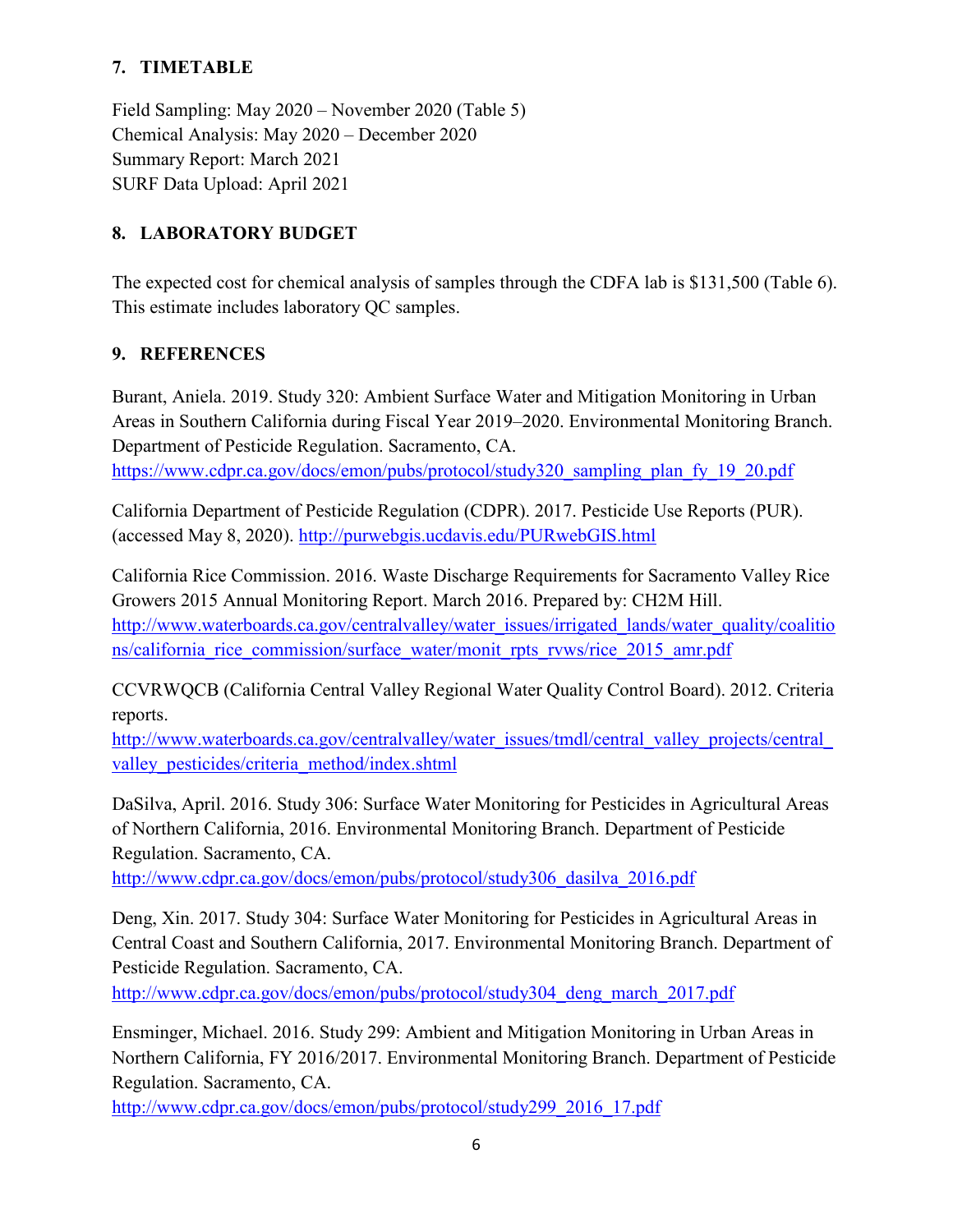Ensminger, Michael. 2013a. Water TOC analysis using the Shimadzu TOC-VCSN and ASI-V autosampler. Environmental Monitoring Branch. Department of Pesticide Regulation. Sacramento, CA.<http://cdpr.ca.gov/doc/emon/pubs/sops/meth01100.pdf>

Ensminger, Michael. 2013b. Analysis of whole sample suspended sediments in water. Environmental Monitoring Branch. Department of Pesticide Regulation. Sacramento, CA. <http://cdpr.ca.gov/docs/emon/pubs/sops/meth010.01.pdf>

Goodell, Korena. 2016. Sediment TOC analysis using Shimadzu TOC-V<sub>CSN</sub> and SSM-5000A. Environmental Monitoring Branch. Department of Pesticide Regulation. Sacramento, CA. <https://www.cdpr.ca.gov/docs/emon/pubs/sopmethdta.htm>

Irrigated Lands Regulatory Program (ILRP). 2019. California State Water Resources Control Board.

[https://www.waterboards.ca.gov/water\\_issues/programs/agriculture/docs/about\\_agwaivers.pdf](https://www.waterboards.ca.gov/water_issues/programs/agriculture/docs/about_agwaivers.pdf)

Jones, D. 1999. California Department of Pesticide Regulation SOP QAQC004.01: Transporting, packaging, and shipping samples from the field to the warehouse to the laboratory. <http://www.cdpr.ca.gov/docs/emon/pubs/sops/qaqc0401.pdf>

Luo, Yuzhou. 2015. SWPP Monitoring Prioritization Model User Manual (Version 3.0). Environmental Monitoring Branch. Department of Pesticide Regulation. Sacramento, CA. [http://www.cdpr.ca.gov/docs/emon/surfwtr/swpp/luo\\_priority\\_manual30.pdf](http://www.cdpr.ca.gov/docs/emon/surfwtr/swpp/luo_priority_manual30.pdf)

Luo, Yuzhou; Deng, Xin; Budd, Robert, Starner, Keith; and Ensminger, Michael. 2013. Methodology for Prioritizing Pesticides for Surface Water Monitoring in Agricultural and Urban Areas.

[http://www.cdpr.ca.gov/docs/emon/pubs/ehapreps/analysis\\_memos/prioritization\\_report.pdf](http://www.cdpr.ca.gov/docs/emon/pubs/ehapreps/analysis_memos/prioritization_report.pdf)

Luo, Yuzhou; Ensminger, Michael; Budd, Robert; Wang, Dan; and Deng, Xin. 2017. Methodology for prioritizing areas of interest for surface water monitoring of pesticides in urban receiving waters of California. Environmental Monitoring Branch. Department of Pesticide Regulation.

[http://www.cdpr.ca.gov/docs/emon/pubs/anl\\_methds/luo\\_aol\\_determination\\_final.pdf](http://www.cdpr.ca.gov/docs/emon/pubs/anl_methds/luo_aol_determination_final.pdf)

Mamola, Michael. 2005. California Department of Pesticide Regulation. Environmental Monitoring Branch. Standard Operating Procedure: Procedure for Collecting Sediment Samples for Pesticide Analysis. SOP Number: FSWA016.00. <https://www.cdpr.ca.gov/docs/emon/pubs/sops/fswa016.pdf>

Peoples, Chang-Sook Lee. 2019. Chemistry Laboratory Quality Control. Environmental Monitoring Branch. California Department of Pesticide Regulation. Sacramento, CA. <https://www.cdpr.ca.gov/docs/emon/pubs/sops/qaqc00101.pdf>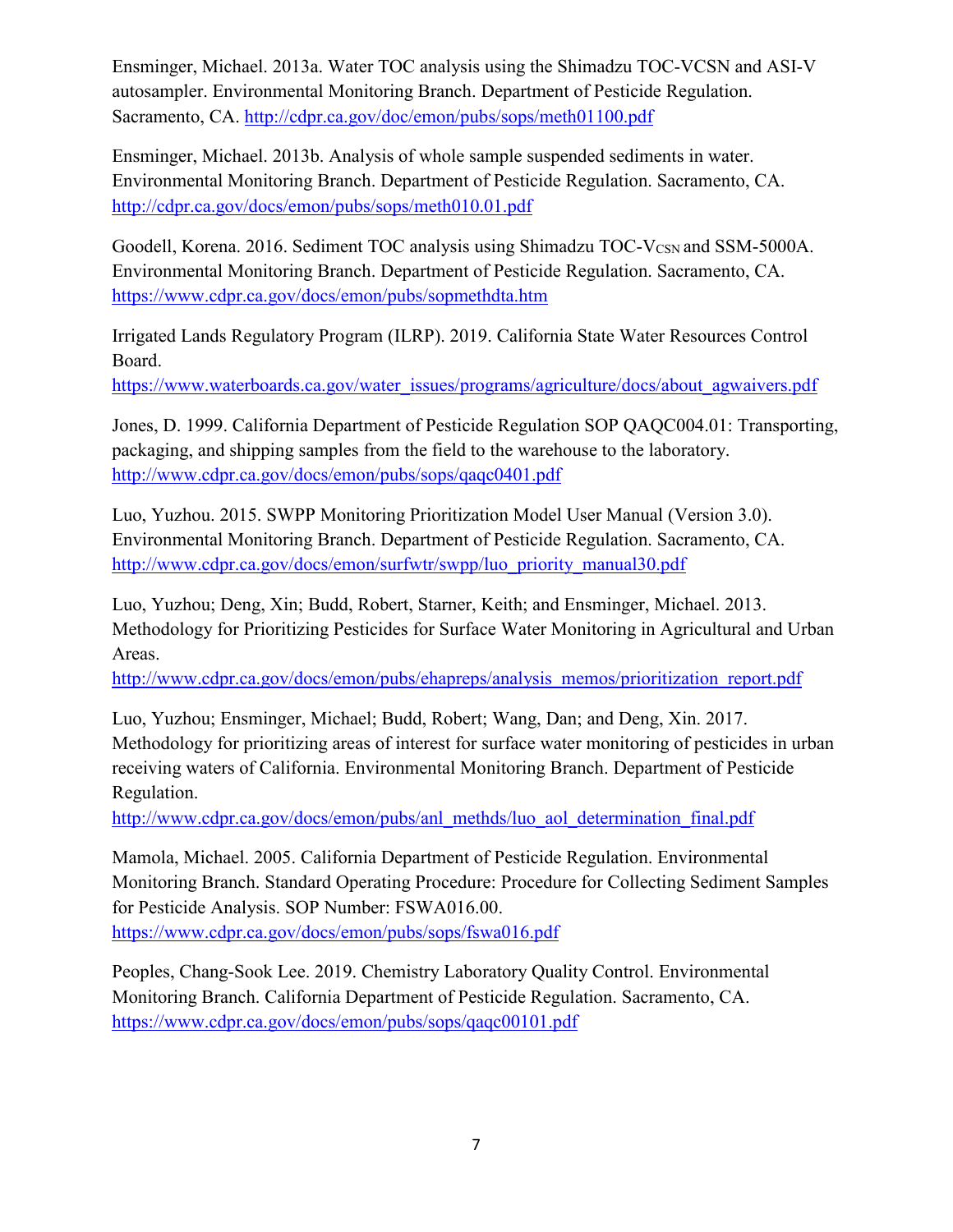Sacramento Valley Water Quality Coalition. 2015. Monitoring and Reporting Program: Annual Monitoring Report. Prepared By: Larry Walker Associates. [http://www.svwqc.org/wp](http://www.svwqc.org/wp-content/uploads/2016/05/annual_monitoring_report_2015.pdf)[content/uploads/2016/05/annual\\_monitoring\\_report\\_2015.pdf](http://www.svwqc.org/wp-content/uploads/2016/05/annual_monitoring_report_2015.pdf)

Surface Water Ambient Monitoring Program (SWAMP). Measurement Quality Objectives for Acute Freshwater Toxicity Test Methods. Effective July 20, 2018. California State Water Resources Control Board.

[https://www.waterboards.ca.gov/water\\_issues/programs/swamp/swamp\\_iq/docs/acute\\_freshwate](https://www.waterboards.ca.gov/water_issues/programs/swamp/swamp_iq/docs/acute_freshwater_tox_mqo.pdf) [r\\_tox\\_mqo.pdf](https://www.waterboards.ca.gov/water_issues/programs/swamp/swamp_iq/docs/acute_freshwater_tox_mqo.pdf)

US EPA. 2018. Aquatic Life Benchmarks and Ecological Risk Assessments for Registered Pesticides. [https://www.epa.gov/pesticide-science-and-assessing-pesticide-risks/aquatic-life](https://www.epa.gov/pesticide-science-and-assessing-pesticide-risks/aquatic-life-benchmarks-and-ecological-risk)[benchmarks-and-ecological-risk](https://www.epa.gov/pesticide-science-and-assessing-pesticide-risks/aquatic-life-benchmarks-and-ecological-risk)

Wagner, Scott. 2019. Study 310: Surface Water Monitoring for Pesticides in Agricultural Areas of Northern California, 2019. Environmental Monitoring Branch. Department of Pesticide Regulation. Sacramento, CA.

[https://www.cdpr.ca.gov/docs/emon/pubs/protocol/study310\\_wagner\\_2019.pdf](https://www.cdpr.ca.gov/docs/emon/pubs/protocol/study310_wagner_2019.pdf)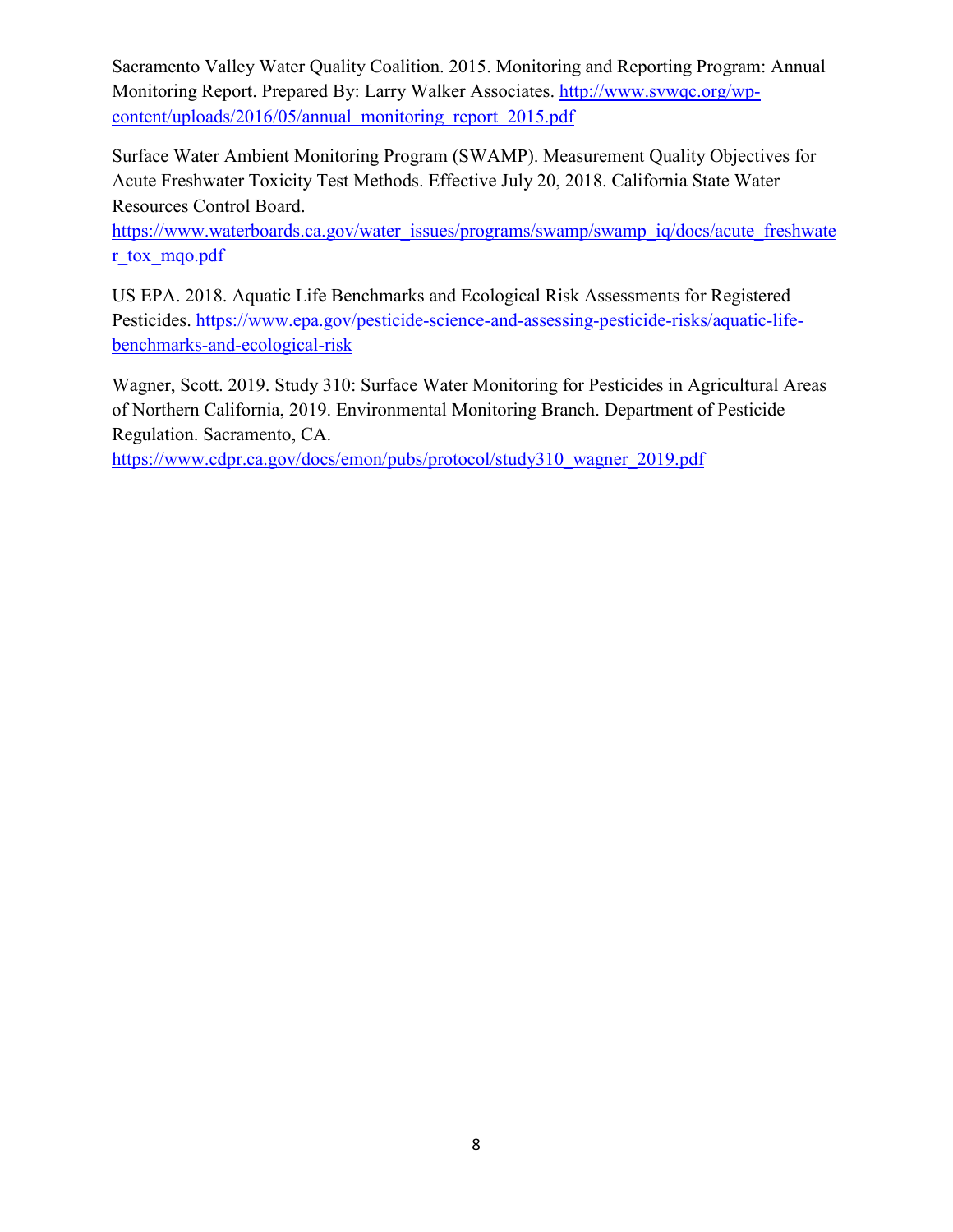

Figure 1. Monitoring sites in Butte, Colusa, Sutter and Yolo counties, Calif.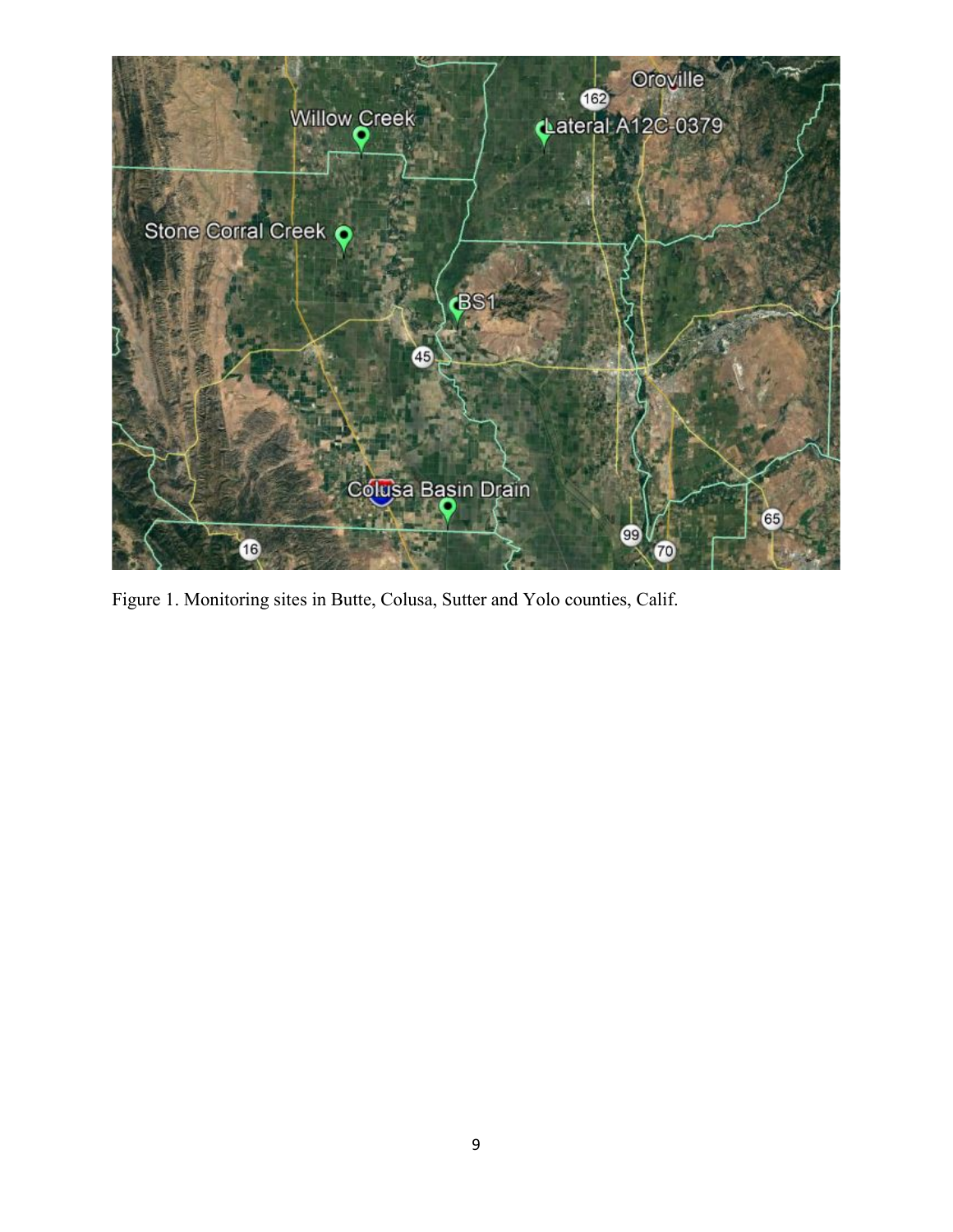

Figure 2. Monitoring sites in Merced and Stanislaus counties, Calif.

Table 1. Description of sampling sites for Northern California in 2019.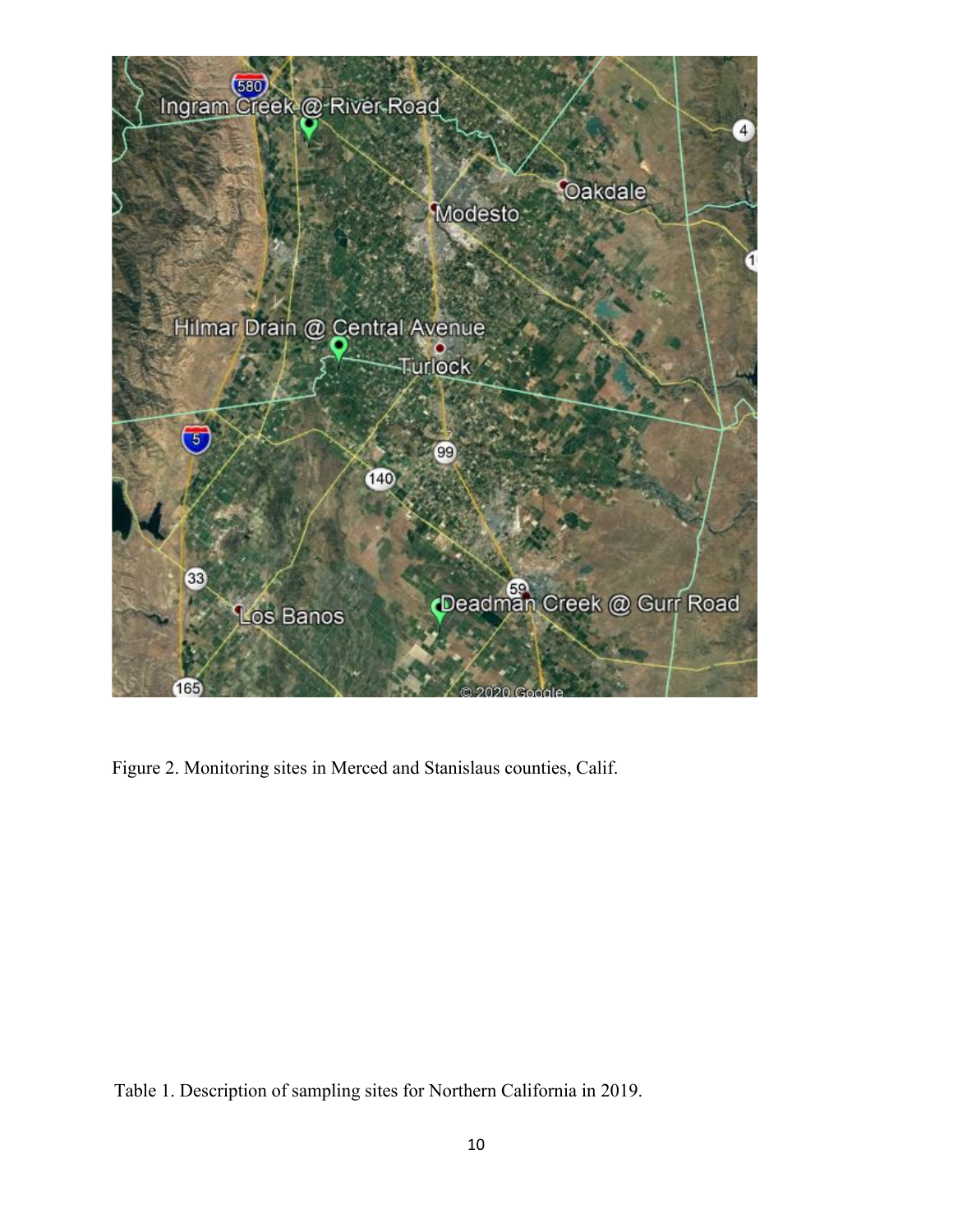| <b>Site ID</b>                 | <b>Site Location</b>                            | County        | Watershed                              | Latitude  | Longitude     |  |
|--------------------------------|-------------------------------------------------|---------------|----------------------------------------|-----------|---------------|--|
| <b>Sacramento Valley sites</b> |                                                 |               |                                        |           |               |  |
| LLC SCC                        | <b>Stone Corral</b><br>Creek near<br>Maxwell Rd | Colusa        | Lower Logan<br>Creek                   | 39.2751   | $-122.1043$   |  |
| WC Willow                      | <b>Willow Creek</b><br>at Norman Rd             | Colusa        | <b>Willow Creek</b>                    | 39.406432 | $-122.080504$ |  |
| CD_CBD                         | Colusa Basin<br>Drain at County<br>Line Rd      | Yolo          | Clarks Ditch-<br>Colusa Basin<br>Drain | 38.924458 | -121.913986   |  |
| LA12                           | Lateral A12C-<br>0379 at Biggs-<br>Princeton Rd | <b>Butte</b>  | Drumheller<br>Slough-Butte<br>Creek    | 39.421061 | $-121.772073$ |  |
| BS1                            | Butte Slough at<br>Pass Rd                      | <b>Sutter</b> | Gilsizer<br>Slough-Snake<br>River      | 39.187300 | -121.908955   |  |
|                                |                                                 |               | <b>San Joaquin Valley sites</b>        |           |               |  |
| SS_DMC                         | Deadman Creek<br>at Gurr Road                   | Merced        | South Slough-<br>Deadman<br>Creek      | 37.19514  | $-120.56147$  |  |
| TH HMD                         | Hilmar Drain at<br><b>Central Avenue</b>        | Merced        | Town of<br>Hilmar-San<br>Joaquin River | 37.39058  | $-120.9582$   |  |
| IC_INC                         | Ingram Creek at<br><b>River Road</b>            | Stanislaus    | <b>Ingram Creek</b>                    | 37.60022  | $-121.22506$  |  |

Table 2. Highest scoring pesticides recommended for monitoring using the SWMP model, based on 2015–2017 pesticide use reports for combined watersheds identified in Table 1.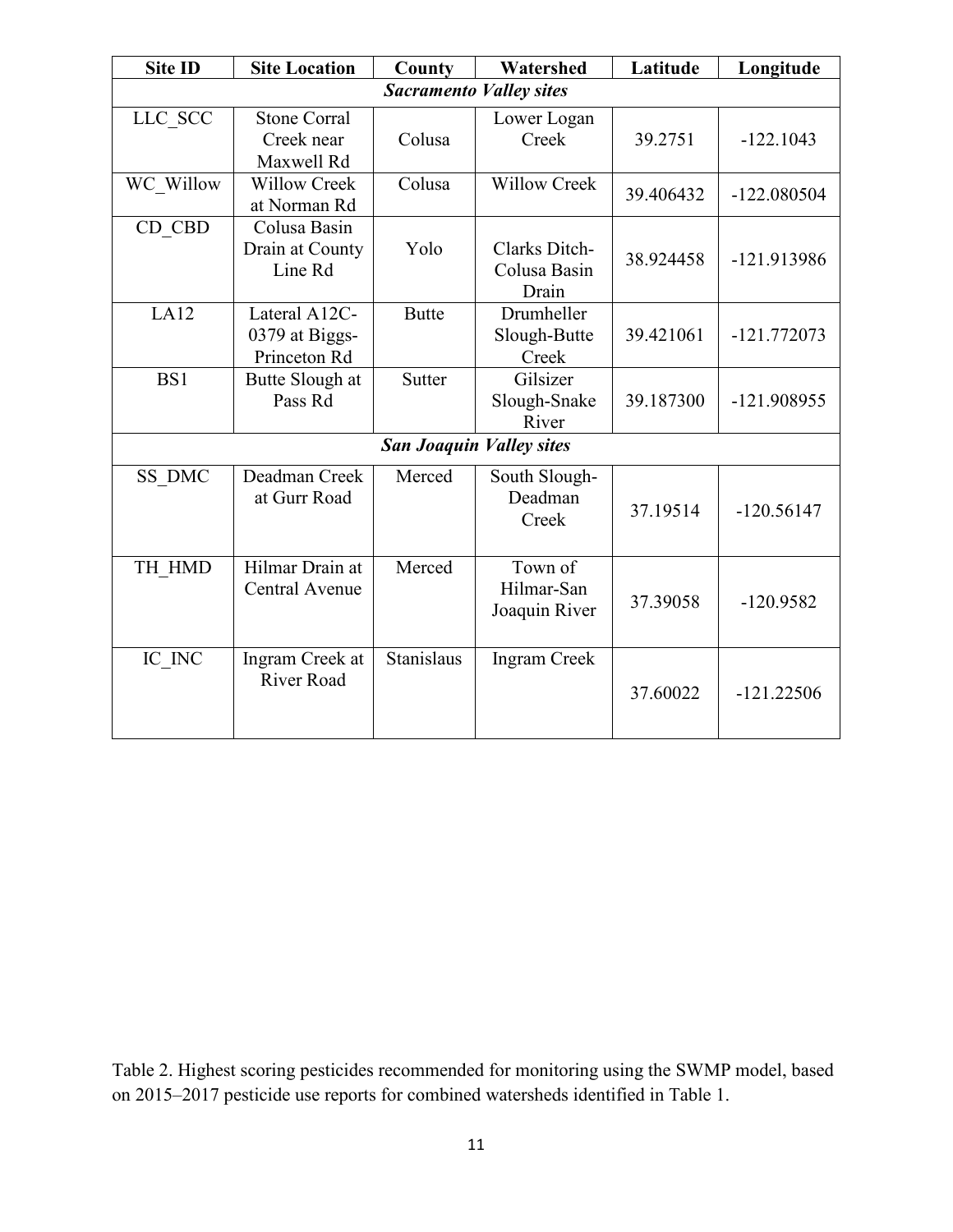| <b>HUC12 Watershed of interest:</b>                                             |                                |                     |                    |                      |  |  |
|---------------------------------------------------------------------------------|--------------------------------|---------------------|--------------------|----------------------|--|--|
| 180201040504,180201040303,180201041003,180201580404,180201590400,180400011604,1 |                                |                     |                    |                      |  |  |
| 80400020202,180400020502, with estimated drainage area of 2226 km <sup>2</sup>  |                                |                     |                    |                      |  |  |
| <b>Pesticide Name</b>                                                           | Use                            | <b>Toxicity</b>     | Final              | Does model recommend |  |  |
|                                                                                 | <b>Score</b><br>$\overline{4}$ | score               | <b>Score</b><br>24 | monitoring?<br>Yes   |  |  |
| <b>CHLORPYRIFOS</b>                                                             |                                | 6<br>$\overline{7}$ |                    |                      |  |  |
| LAMBDA-CYHALOTHRIN                                                              | $\overline{3}$                 |                     | 21                 | Yes                  |  |  |
| PARAQUAT DICHLORIDE                                                             | $\overline{4}$                 | 5                   | 20                 | Yes                  |  |  |
| <b>OXYFLUORFEN</b>                                                              | $\overline{4}$                 | 5                   | 20                 | Yes                  |  |  |
| <b>BIFENTHRIN</b>                                                               | 3                              | 6                   | 18                 | Yes                  |  |  |
| CHLOROTHALONIL                                                                  | $\overline{4}$                 | $\overline{4}$      | 16                 | No                   |  |  |
| <b>ZIRAM</b>                                                                    | $\overline{4}$                 | $\overline{4}$      | 16                 | N <sub>o</sub>       |  |  |
| <b>PENDIMETHALIN</b>                                                            | $\overline{4}$                 | $\overline{4}$      | 16                 | Yes                  |  |  |
| <b>S-METOLACHLOR</b>                                                            | $\overline{4}$                 | $\overline{4}$      | 16                 | Yes                  |  |  |
| <b>PROPANIL</b>                                                                 | 5                              | 3                   | 15                 | Yes                  |  |  |
| <b>THIOBENCARB</b>                                                              | 5                              | 3                   | 15                 | Yes                  |  |  |
| <b>MANCOZEB</b>                                                                 | 5                              | 3                   | 15                 | N <sub>o</sub>       |  |  |
| <b>DIAZINON</b>                                                                 | 3                              | 5                   | 15                 | Yes                  |  |  |
| <b>CARBARYL</b>                                                                 | $\overline{3}$                 | 5                   | 15                 | Yes                  |  |  |
| <b>AZOXYSTROBIN</b>                                                             | $\overline{4}$                 | 3                   | 12                 | Yes                  |  |  |
| TRIFLURALIN                                                                     | 3                              | $\overline{4}$      | 12                 | Yes                  |  |  |
| <b>DIURON</b>                                                                   | $\overline{3}$                 | $\overline{4}$      | 12                 | Yes                  |  |  |
| <b>ETHALFLURALIN</b>                                                            | $\overline{3}$                 | $\overline{4}$      | 12                 | Yes                  |  |  |
| <b>SIMAZINE</b>                                                                 | $\overline{3}$                 | $\overline{4}$      | 12                 | Yes                  |  |  |
| CHLORANTRANILIPROLE                                                             | $\overline{3}$                 | $\overline{4}$      | 12                 | Yes                  |  |  |
| PYRACLOSTROBIN                                                                  | 3                              | $\overline{4}$      | 12                 | Yes                  |  |  |
| <b>PROPARGITE</b>                                                               | 3                              | $\overline{4}$      | 12                 | Yes                  |  |  |
| <b>ESFENVALERATE</b>                                                            | $\overline{2}$                 | 6                   | 12                 | Yes                  |  |  |
| <b>MALATHION</b>                                                                | $\overline{c}$                 | 6                   | 12                 | Yes                  |  |  |
| <b>PERMETHRIN</b>                                                               | $\overline{2}$                 | $\sqrt{6}$          | 12                 | Yes                  |  |  |
| <b>IMIDACLOPRID</b>                                                             | $\overline{2}$                 | 5                   | 10                 | Yes                  |  |  |
| <b>ABAMECTIN</b>                                                                | $\overline{2}$                 | 5                   | 10                 | Yes                  |  |  |
| <b>FLUMIOXAZIN</b>                                                              | $\overline{2}$                 | 5                   | 10                 | N <sub>o</sub>       |  |  |
| <b>GLUFOSINATE-</b>                                                             | $\overline{3}$                 | $\overline{3}$      | 9                  | Yes                  |  |  |
| <b>AMMONIUM</b>                                                                 |                                |                     |                    |                      |  |  |
| <b>CAPTAN</b>                                                                   | 3                              | 3                   | 9                  | No                   |  |  |
| METHOXYFENOZIDE                                                                 | 3                              | 3                   | 9                  | Yes                  |  |  |
| PROPICONAZOLE                                                                   | 3                              | 3                   | 9                  | Yes                  |  |  |
| <b>ORYZALIN</b>                                                                 | 3                              | 3                   | 9                  | Yes                  |  |  |
| <b>CYPRODINIL</b>                                                               | $\overline{3}$                 | $\overline{3}$      | 9                  | Yes                  |  |  |
| <b>DIMETHOATE</b>                                                               | 3                              | 3                   | 9                  | Yes                  |  |  |
| <b>CLOMAZONE</b>                                                                | $\overline{4}$                 | $\overline{2}$      | 8                  | N <sub>o</sub>       |  |  |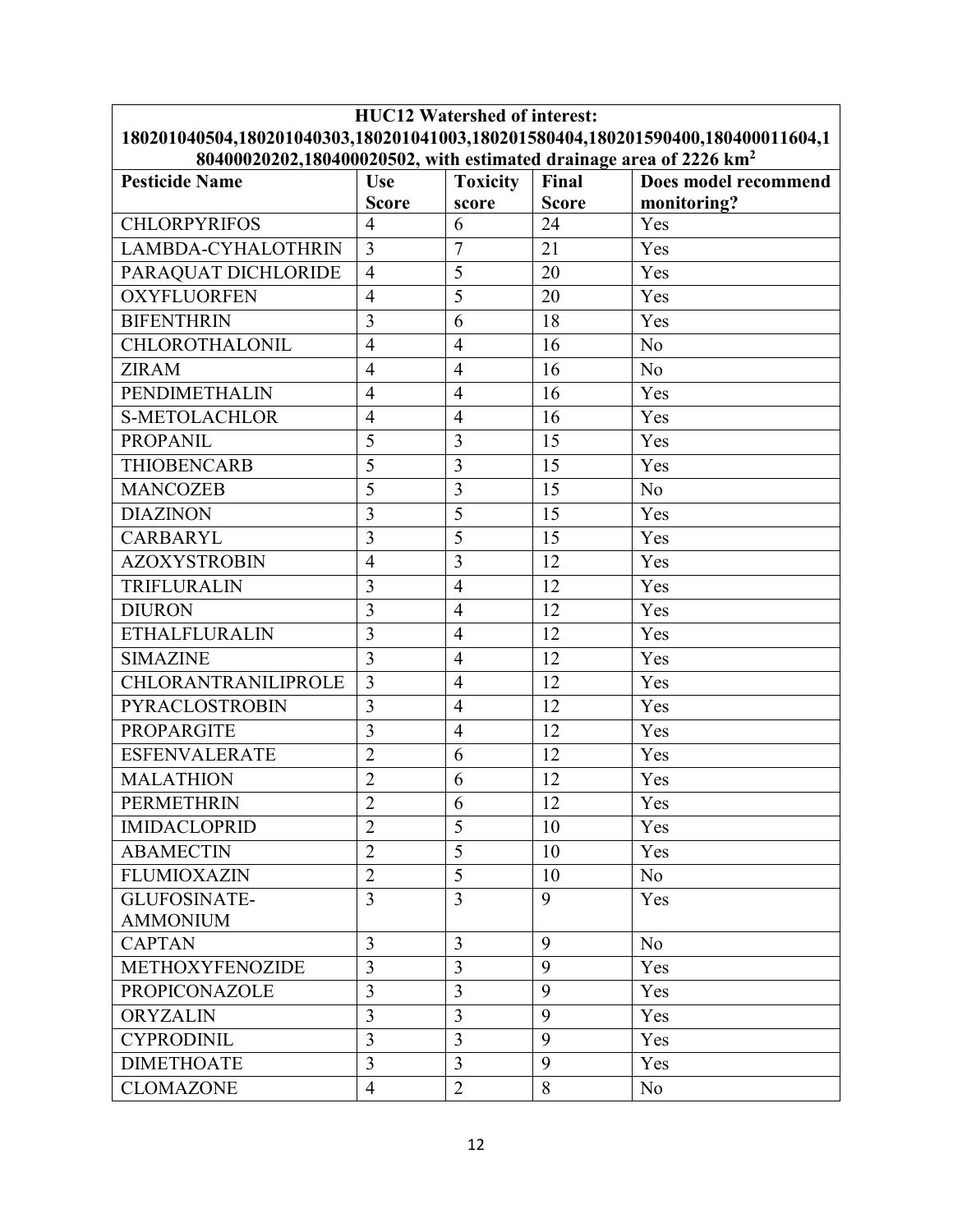| <b>Analytical Screen</b> | Analyte              | <b>Method</b>          | <b>Reporting Limit</b> |
|--------------------------|----------------------|------------------------|------------------------|
|                          |                      | <b>Detection Limit</b> | $(\mu g/L)$            |
|                          |                      | $(\mu g/L)$            |                        |
|                          | Abamectin*           | 0.004                  | 0.02                   |
|                          | Acetamiprid          | 0.004                  | 0.02                   |
|                          | Atrazine*            | 0.004                  | 0.02                   |
|                          | Azoxystrobin*        | 0.004                  | 0.02                   |
|                          | Bensulide            | 0.004                  | 0.02                   |
|                          | <b>Bromacil</b>      | 0.004                  | 0.02                   |
|                          | Carbaryl*            | 0.004                  | 0.02                   |
|                          | Chlorantraniliprole* | 0.004                  | 0.02                   |
| Liquid chromatography    | Chlorpyrifos*        | 0.004                  | 0.02                   |
| multi-analyte screen     | Clothianidin         | 0.004                  | 0.02                   |
| $(LC)*$                  | Cyprodinil*          | 0.004                  | 0.02                   |
|                          | Diazinon*            | 0.004                  | 0.02                   |
|                          | Diflubenzuron*       | 0.004                  | 0.02                   |
|                          | Dimethoate*          | 0.004                  | 0.02                   |
|                          | Diuron*              | 0.004                  | 0.02                   |
|                          | Ethoprop             | 0.004                  | 0.02                   |
|                          | Etofenprox           | 0.004                  | 0.02                   |
|                          | Hexazinone           | 0.004                  | 0.02                   |
|                          | Imidacloprid*        | 0.004                  | 0.01                   |
|                          | Indoxacarb           | 0.004                  | 0.02                   |
|                          | Isoxaben             | 0.004                  | 0.02                   |
|                          | Kresoxim-methyl      | 0.004                  | 0.02                   |
|                          | Malathion*           | 0.004                  | 0.02                   |
|                          | Methidathion         | 0.004                  | 0.02                   |
|                          | Methomyl             | 0.004                  | 0.02                   |
|                          | Methoxyfenozide*     | 0.004                  | 0.02                   |
|                          | Metribuzin           | 0.004                  | 0.02                   |
|                          | Norflurazon          | 0.004                  | 0.02                   |
|                          | Oryzalin*            | 0.004                  | $0.02\,$               |
|                          | Oxadiazon            | 0.004                  | 0.02                   |
|                          | Prometon             | 0.004                  | 0.02                   |
|                          | Prometryn            | 0.004                  | 0.02                   |
|                          | Propanil*            | 0.004                  | 0.02                   |
|                          | Propargite*          | 0.004                  | 0.02                   |
|                          | Propiconazole*       | 0.004                  | 0.02                   |
|                          | Pyraclostrobin*      | 0.004                  | 0.02                   |
|                          | Pyriproxyfen*        | 0.004                  | 0.015                  |
|                          | Quinoxyfen           | 0.004                  | 0.02                   |
|                          | Simazine*            | 0.004                  | 0.02                   |
|                          | S-Metolachlor*       | 0.004                  | 0.02                   |

Table 3. Reporting limit and method detection limit for pesticides monitored in 2019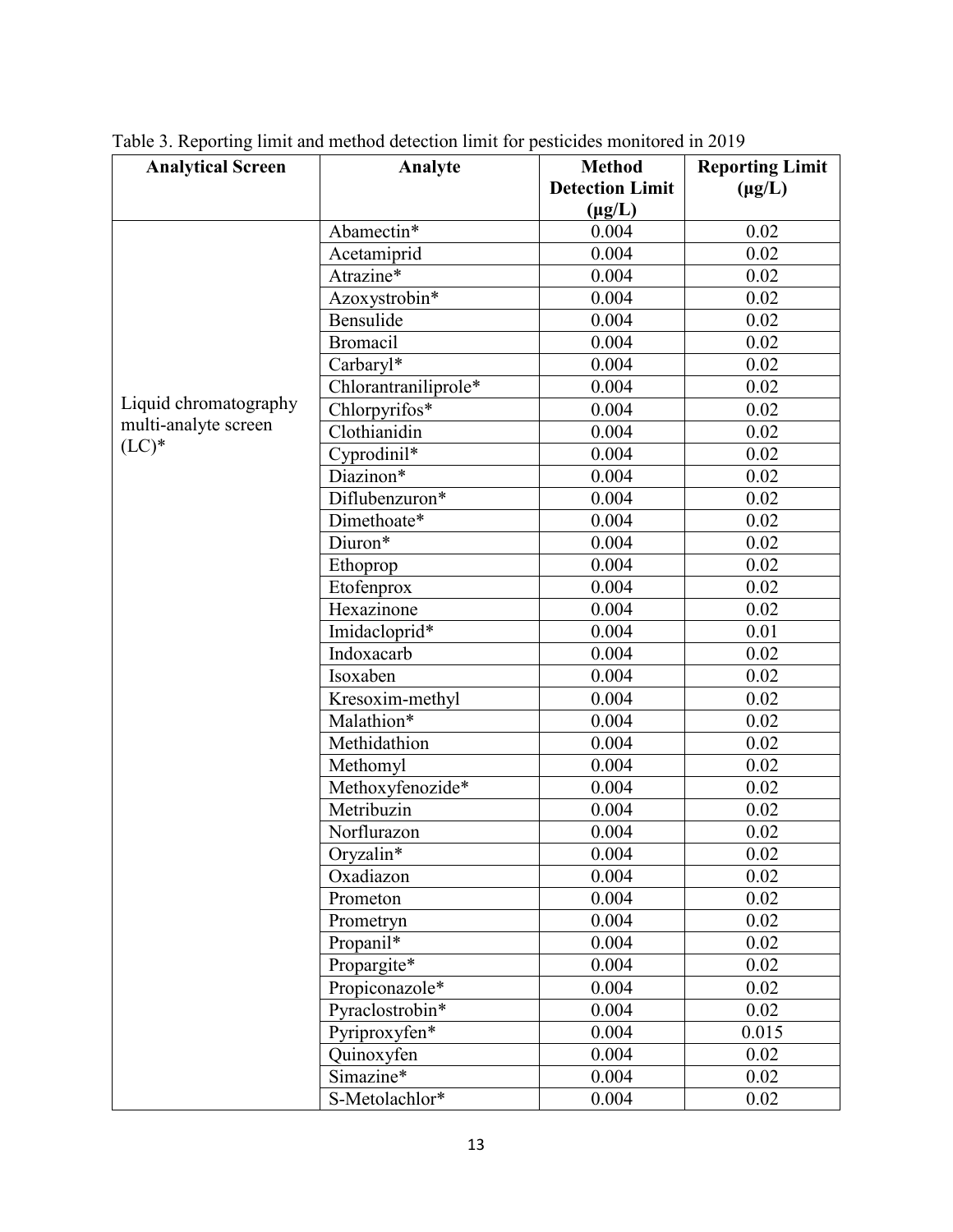|                         | Tebufenozide              | 0.004   | 0.02  |
|-------------------------|---------------------------|---------|-------|
|                         | Thiamethoxam              | 0.004   | 0.02  |
|                         | Thiobencarb*              | 0.004   | 0.02  |
|                         | Trifloxystrobin*          | 0.004   | 0.02  |
|                         | Fipronil                  | 0.004   | 0.01  |
|                         | Fipronil Amide            | 0.004   | 0.01  |
|                         | Fipronil Sulfide          | 0.004   | 0.01  |
|                         | Fipronil Sulfone          | 0.004   | 0.01  |
|                         | Desulfinyl Fipronil       | 0.004   | 0.01  |
|                         | Desulfinyl Fipronil Amide | 0.004   | 0.01  |
|                         | <b>Bifenthrin</b>         | 0.00099 | 0.001 |
|                         | Permethrin (cis)          | 0.00074 | 0.001 |
| Pyrethroid Screen (PYR) | Permethrin (trans)        | 0.00087 | 0.001 |
|                         | Cypermethrin              | 0.00183 | 0.005 |
|                         | Lambda-cyhalothrin        | 0.00137 | 0.002 |
|                         | Esfenvalerate/fenvalerate | 0.00238 | 0.005 |
|                         | Benfluralin               | 0.012   | 0.05  |
|                         | Ethalfluralin             | 0.015   | 0.05  |
| Dinitroaniline Screen   | Oxyfluorfen               | 0.01    | 0.05  |
| (DN)                    | Pendimethalin             | 0.012   | 0.05  |
|                         | Prodiamine                | 0.012   | 0.05  |
|                         | Trifluralin               | 0.014   | 0.05  |

\*Analytes with an asterisk (\*) will be included in the LC short and full screens, those without an asterisk will only be in the LC full screen.

Table 4. Chemical analysis of pyrethroids in Northern California agricultural monitoring Study 310. The Department of Food and Agriculture will analyze sediment samples.

| Pesticide                 | Method Detection Limit (ng) | Reporting Limit (ng $g^{-1}$ dry |
|---------------------------|-----------------------------|----------------------------------|
|                           | $g^{-1}$ dry weight)        | weight)                          |
| Bifenthrin                | 0.1083                      | 1.0                              |
| Cypermethrin              | 0.107                       | 1.0                              |
| Esfenvalerate/fenvalerate | 0.143                       | 1.0                              |
| Lambda-cyhalothrin        | 0.1154                      | 1.0                              |
| Permethrin cis            | 0.1159                      | 1.0                              |
| Permethrin trans          | 0.1352                      |                                  |

Table 5. Monitoring schedule for sites in the Sacramento and San Joaquin valleys, 2020.

## **Sacramento Valley**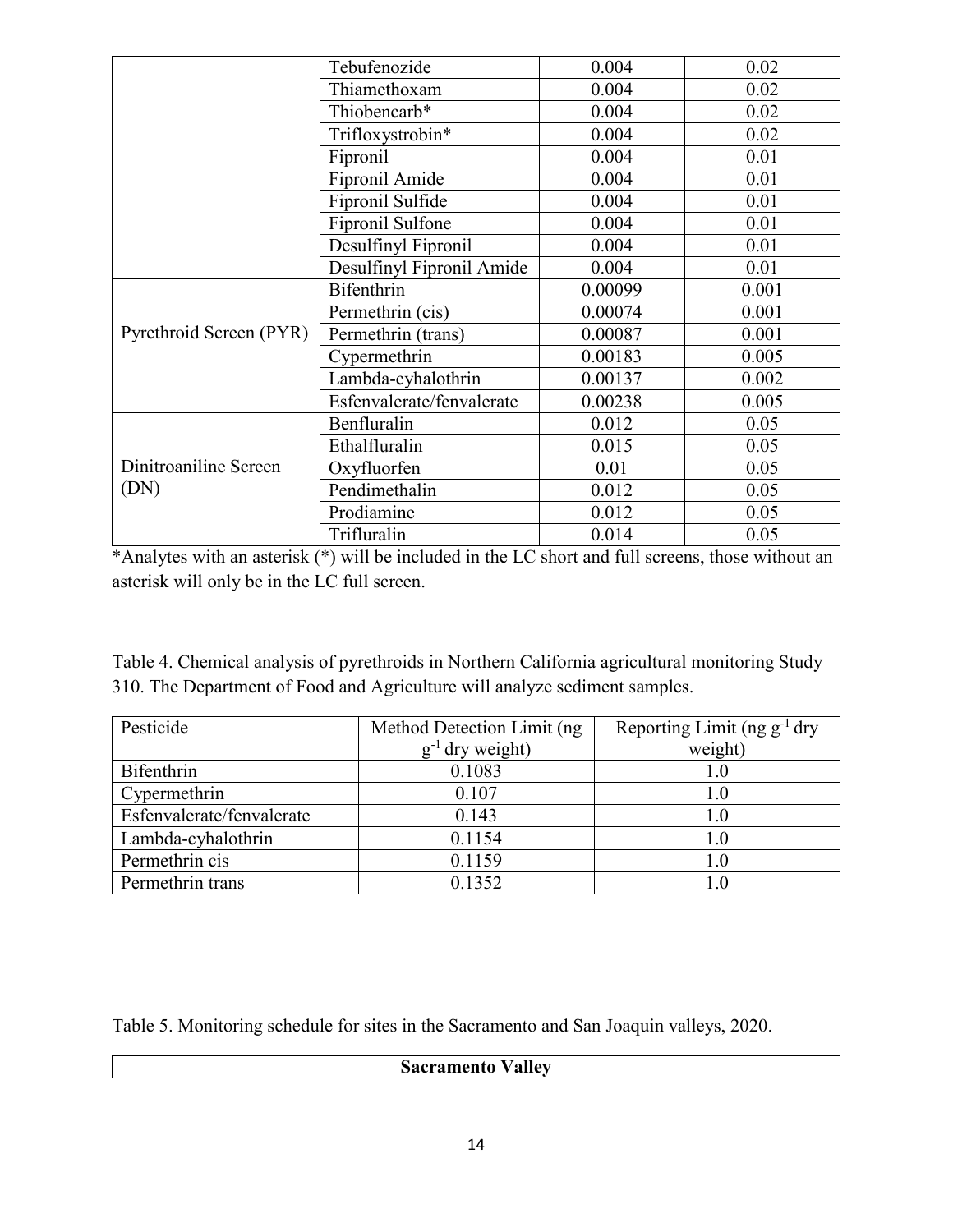|                | May            | May              | June           | July             | July     | August         | September        | Storm    |
|----------------|----------------|------------------|----------------|------------------|----------|----------------|------------------|----------|
|                | (Event         | (Event           |                | (Event           | (Event   |                |                  | Event    |
|                | 1)             | 2)               |                | 1)               | 2)       |                |                  |          |
| LC screen      | 5              | 5                | 5              | $\boldsymbol{0}$ | 5        | $\theta$       | 5                | $\theta$ |
| (short)        |                |                  |                |                  |          |                |                  |          |
| LC screen      | $\overline{0}$ | $\boldsymbol{0}$ | $\overline{0}$ | 5                | $\theta$ | $\overline{0}$ | $\overline{0}$   | $\theta$ |
| (full)         |                |                  |                |                  |          |                |                  |          |
| Pyrethroid     | 5              | 5                | 5              | 5                | 5        | $\theta$       | 5                | $\theta$ |
| screen         |                |                  |                |                  |          |                |                  |          |
| Dinitroaniline | 5              | $\boldsymbol{0}$ | $\overline{0}$ | 5                | $\theta$ | $\theta$       | $\theta$         | $\theta$ |
| screen         |                |                  |                |                  |          |                |                  |          |
| Sediment       | $\overline{0}$ | $\boldsymbol{0}$ | $\overline{0}$ | 1                | $\theta$ | $\overline{0}$ | $\boldsymbol{0}$ | $\theta$ |
| pyrethroid     |                |                  |                |                  |          |                |                  |          |
| screen         |                |                  |                |                  |          |                |                  |          |
| Toxicity       | $\theta$       | $\overline{0}$   | 3              | $\mathbf{0}$     | $\theta$ | $\theta$       | $\overline{3}$   | $\theta$ |
| testing        |                |                  |                |                  |          |                |                  |          |
| (Hyalella)     |                |                  |                |                  |          |                |                  |          |
| Toxicity       | $\overline{0}$ | $\overline{0}$   | 3              | $\theta$         | $\theta$ | $\overline{0}$ | 3                | $\theta$ |
| testing        |                |                  |                |                  |          |                |                  |          |
| (Chironomus)   |                |                  |                |                  |          |                |                  |          |

| <b>San Joaquin Valley</b>           |                |                  |                  |                  |                |                |
|-------------------------------------|----------------|------------------|------------------|------------------|----------------|----------------|
|                                     | May            | June             | July             | August           | September      | Storm<br>Event |
| LC screen<br>(short)                | $\theta$       | 3                | $\boldsymbol{0}$ | 3                | 3              | $\overline{0}$ |
| LC screen<br>(full)                 | $\theta$       | $\boldsymbol{0}$ | 3                | $\boldsymbol{0}$ | $\overline{0}$ | 3              |
| Pyrethroid<br>screen                | $\theta$       | 3                | 3                | 3                | 3              | 3              |
| Dinitroaniline<br>screen            | $\theta$       | $\overline{3}$   | 3                | 3                | 3              | 3              |
| Sediment<br>pyrethroid<br>screen    | $\overline{0}$ | $\boldsymbol{0}$ | 3                | $\boldsymbol{0}$ | $\theta$       | $\overline{0}$ |
| Toxicity<br>testing<br>(Hyalella)   | $\theta$       | 3                | $\overline{0}$   | $\theta$         | 3              | 3              |
| Toxicity<br>testing<br>(Chironomus) | $\theta$       | 3                | $\boldsymbol{0}$ | $\overline{0}$   | 3              | 3              |

Table 6. Analytical cost estimate for agricultural area samples for Northern California, 2020.

| <b>Analytical Screen</b><br><b>Total Samples*</b> | per sample<br>∄ost | <b>Cost estimate</b> |
|---------------------------------------------------|--------------------|----------------------|
|---------------------------------------------------|--------------------|----------------------|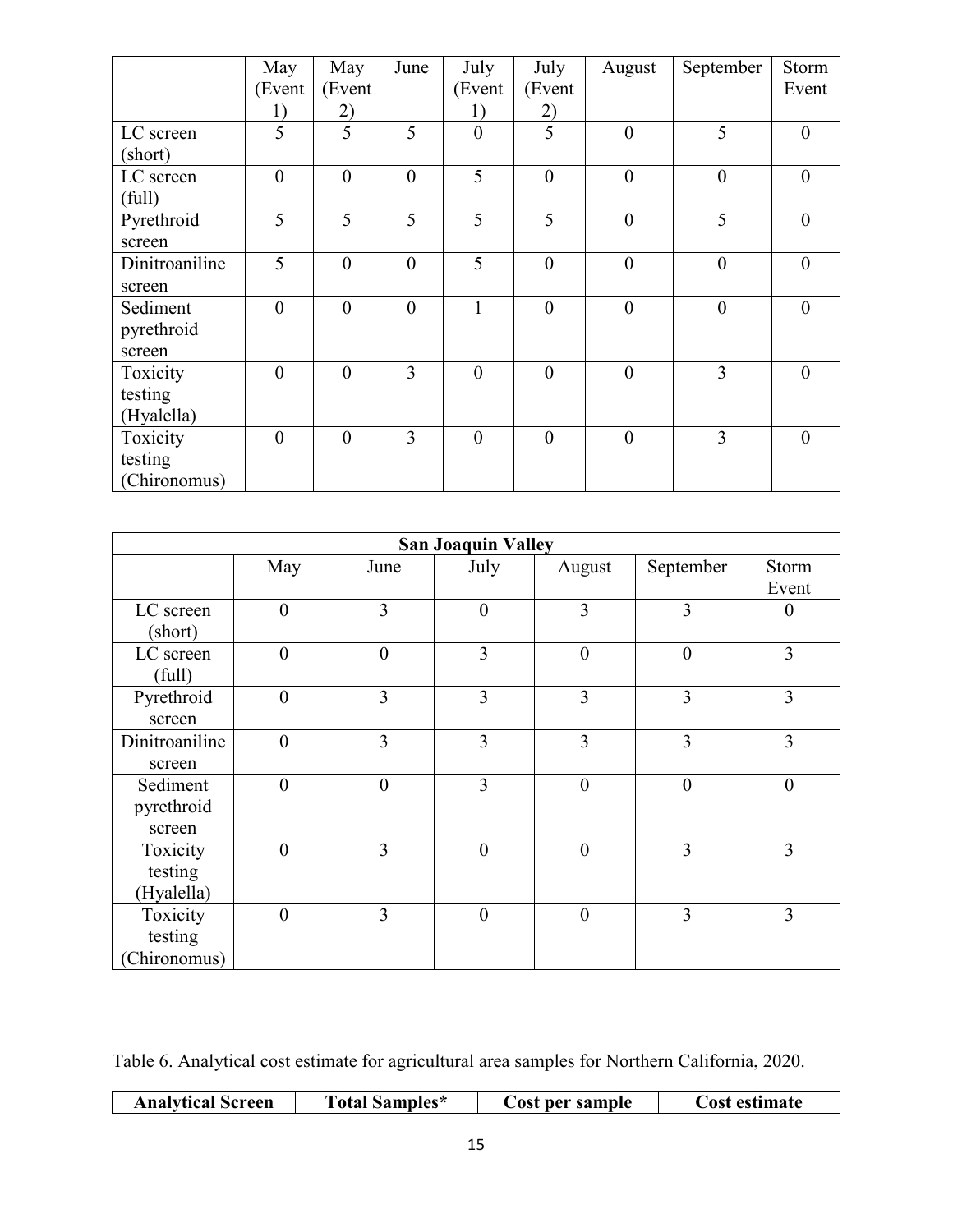| LC screen (short)     | 34 | \$1,700 | \$57,800  |
|-----------------------|----|---------|-----------|
| LC screen (full)      |    | \$2,500 | \$27,500  |
| Pyrethroid screen     | 45 | \$600   | \$27,000  |
| Dinitroaniline screen | 20 | \$840   | \$16,800  |
| Sediment Pyrethroid   |    | \$600   | \$2,400   |
| screen                |    |         |           |
| <b>Total cost</b>     |    |         | \$131,500 |

\*QC samples included in the total number of samples